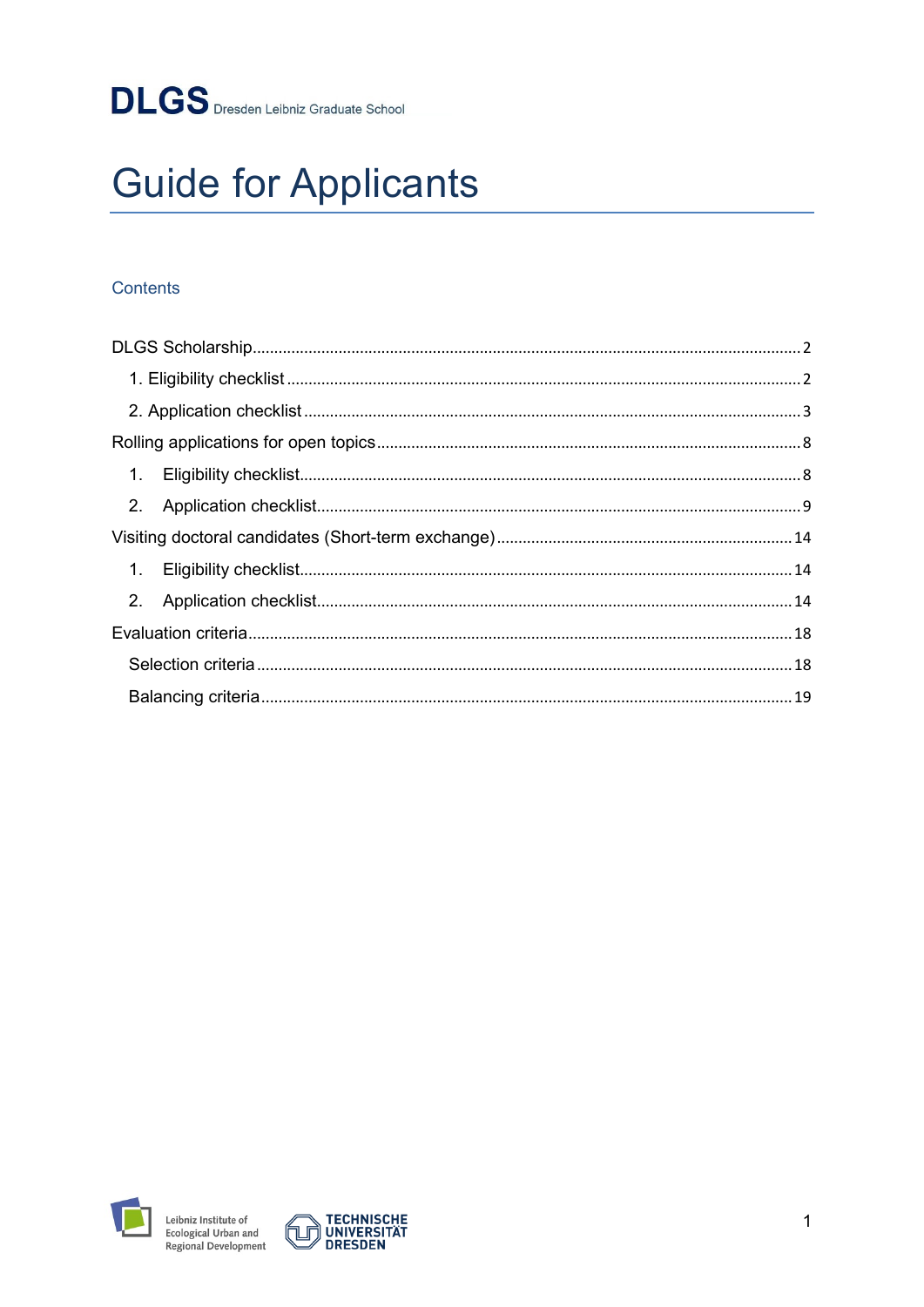# <span id="page-1-0"></span>**DLGS Scholarship**

#### <span id="page-1-1"></span>1. Eligibility checklist

In order to be considered for the selection process for DLGS scholarship, applicants must comply with the following eligibility criteria:

| 1. | Master's degree<br>should have been<br>obtained within the<br>last 3 years before<br>the application<br>deadline | This means that the date mentioned on your first master's<br>degree certificate should not be older than 3 years, from<br>the submission deadline.                                                                                                                                                                                                                                |
|----|------------------------------------------------------------------------------------------------------------------|-----------------------------------------------------------------------------------------------------------------------------------------------------------------------------------------------------------------------------------------------------------------------------------------------------------------------------------------------------------------------------------|
| 2. | Obtaining a master's<br>degree with an<br>overall grade of<br>"good" or better                                   | Master degrees obtained from countries other than Germany<br>are subject to a grade conversion process in order to see<br>whether the grading is equivalent to the German standard of<br>'gut' (good) or better. Among most German universities the<br>grades from 1.51 to 2.50 are considered 'gut'.                                                                             |
|    |                                                                                                                  | To help you obtain a first orientation, you can use this online<br>tool for grade conversion offered by TU Munich. It allows you<br>to convert your grades obtained abroad into the German<br>equivalent:<br>https://www.tum.de/en/studies/application/grade-<br>conversion-formula-for-grades-earned-outside-germany/                                                            |
|    |                                                                                                                  | Please note that indications of this tool are in no way<br>binding for the DLGS, and that the final selection depends<br>exclusively on the grade conversion calculated after<br>submission, by the <b>International Office of TU Dresden</b> .                                                                                                                                   |
| 3. | <b>Research proposal</b><br>within scope of<br><b>IOER research areas</b><br>(divisions)                         | Addresses the topic of the current <b>DLGS call:</b> Your<br>research proposal subject and questions must clearly fit to<br>the current call topic.<br>Aligns with <b>IOER research areas:</b> Your proposal must be<br>able to demonstrate its relevance for and connection to one<br>or more research areas of the IOER.                                                        |
|    |                                                                                                                  | You must identify at least one potential supervisor at the<br><b>TU Dresden or IOER:</b> You are required to be informed about<br>the faculties and institutes at TU Dresden specifically by<br>identifying up to three individuals (professors) who would be<br>suitable for supervising your thesis. The IOER also shares<br>several joint professor appointments with the TUD. |
|    |                                                                                                                  | Important: Do not contact any potential supervisors<br>yourself. This will be completed by the DLGS following your<br>application. You only need to suggest the name(s).                                                                                                                                                                                                          |



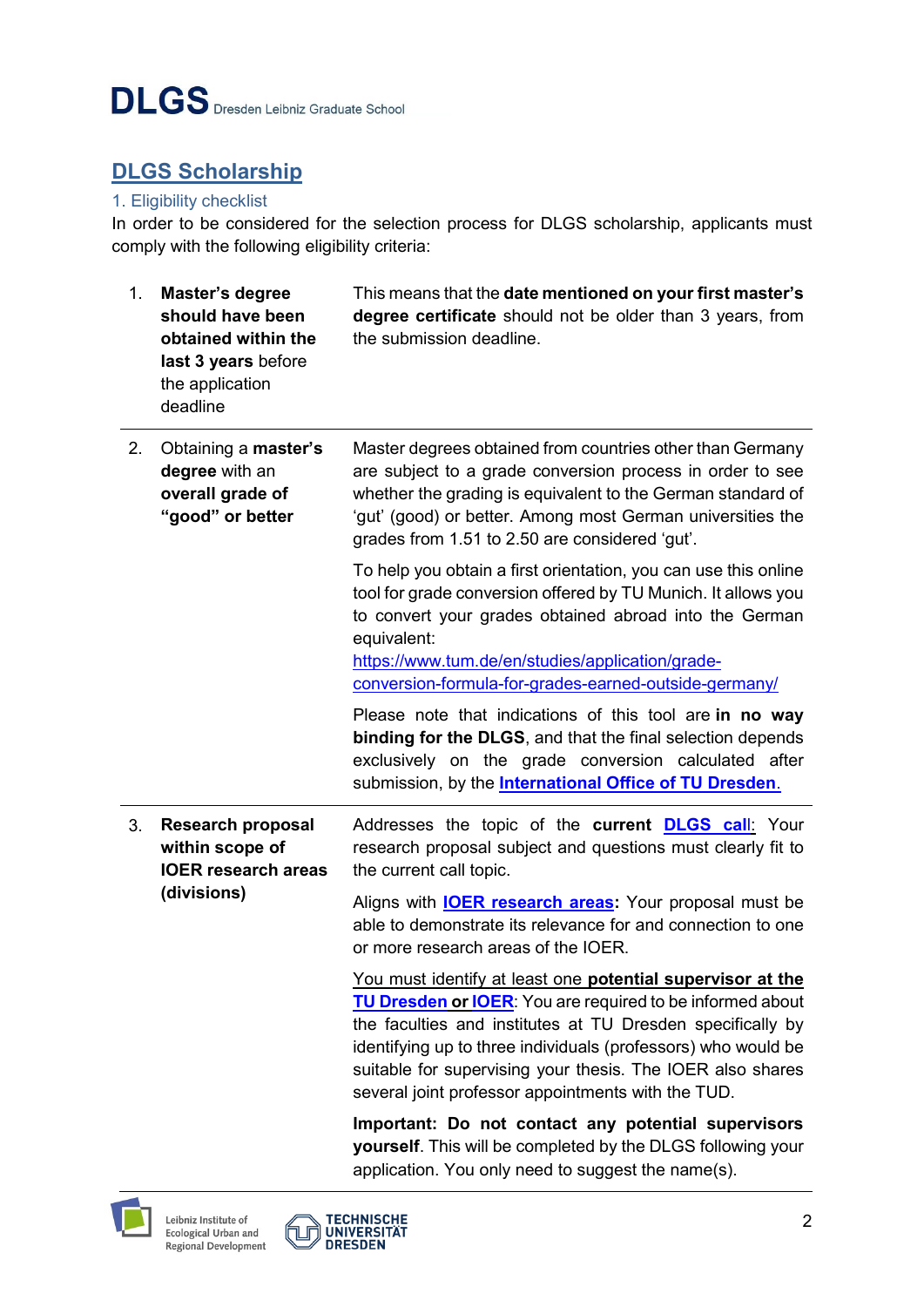- 4. **Complete application** You should use the application checklist to make sure that you provide all the required information and documentation. The following documents, along with the completed online form once submitted constitute a complete application:
	- Letter of motivation
	- Certificates and transcripts of academic qualification (MA, BA, higher education entrance exam)
	- English proficiency level test certificate (e.g. TOEFL, IELTS, TOEIC)

#### <span id="page-2-0"></span>2. Application checklist

A complete application for DLGS Scholarship includes all of the following components (section numbers correspond to the sections in the online application form):

|   | Contact information    | Provide your current address and contact information.<br>Important: The email you indicate here cannot be<br>altered at a later date following preliminary submission of<br>the online form.                                                                                                                                                                                                                  |
|---|------------------------|---------------------------------------------------------------------------------------------------------------------------------------------------------------------------------------------------------------------------------------------------------------------------------------------------------------------------------------------------------------------------------------------------------------|
| L | Personal information   | Please provide the personal information requested. EU<br>residency information is required to assess your visa<br>requirements in case of selection.                                                                                                                                                                                                                                                          |
| Ш | Academic qualification | Please<br>all of<br>your academic<br>qualifications<br>list<br>chronologically: Start with the highest degree (which<br>qualifies you for doctoral studies, such as a Master's thesis<br>or Diploma), and end with your university entrance<br>qualification. If you have several qualifications of the same<br>level (BA or MA) please include all of them (regardless of<br>their pertinence for the DLGS). |
|   |                        | For documentation please upload both the certificates and<br>transcripts of all your academic qualifications in a single<br>PDF file. Sort the documents in the same order you have<br>entered them in this list before (starting with the highest<br>degree).                                                                                                                                                |

III Master's thesis Please indicate your thesis title, supervisor and his/her affiliation, as well as the final overall grade you have obtained for your Master's degree (i.e. not only for your



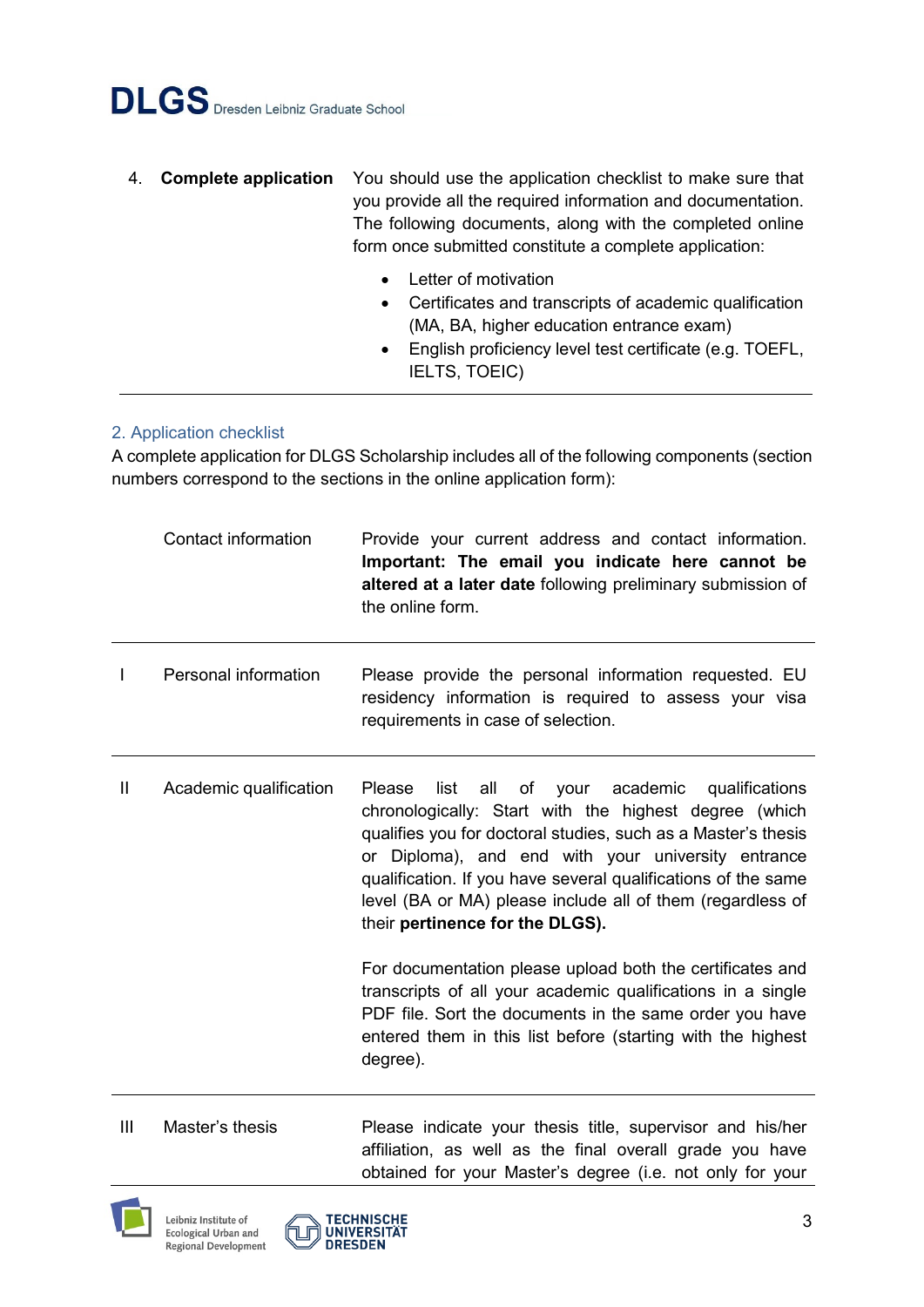thesis). The abstract should provide indications concerning the problem addressed, the approach and methods chosen, as well as the results obtained.

| IV  | Work experience                 | Please list any professional employments you have had in<br>chronological order, starting with the most recent.                                                                                                                                                                                                                                                                                                                                                                          |
|-----|---------------------------------|------------------------------------------------------------------------------------------------------------------------------------------------------------------------------------------------------------------------------------------------------------------------------------------------------------------------------------------------------------------------------------------------------------------------------------------------------------------------------------------|
| V   | English language<br>proficiency | Applicants who are not citizens of <b>English-speaking</b><br>countries, or who did not receive an academic degree in<br>one of these countries, are required to demonstrate their<br>level of English language proficiency in either of these tests:                                                                                                                                                                                                                                    |
|     |                                 | International<br>English Language Testing<br>System<br>$\bullet$<br>(IELTS): 7 or higher on a 9-point scale<br>English as a Foreign Language (TOEFL): 600 for paper<br>$\bullet$<br>based test, 250 for the computer-based test, or 100 for<br>the internet-based test<br>English for International Communication (TOEIC): 490<br>for listening, 455 for reading, 180 for speaking, and 180<br>for writing.<br>Please upload your English proficiency level test result as a<br>PDF file |
| VI  | Additional information          | Please list all your publications (Harvard referencing style),<br>provide<br>details<br>about<br>awards,<br>scholarships,<br>and<br>distinctions, etc. you have received, if any.                                                                                                                                                                                                                                                                                                        |
| VII | Research proposal               | Your research proposal should be limited to text only with a<br>max. length of 13,000 characters (incl. blank spaces). The<br>text must be inserted into the online form, no pictures or<br>tables can be included.                                                                                                                                                                                                                                                                      |
|     |                                 | Your proposal should provide a clear description of the<br>research you intend to carry out, include references to<br>support your argument, and must be structured by the<br>following headings:                                                                                                                                                                                                                                                                                        |

1. **Background and motivation**: What is the specific research subject and problem you want to address?



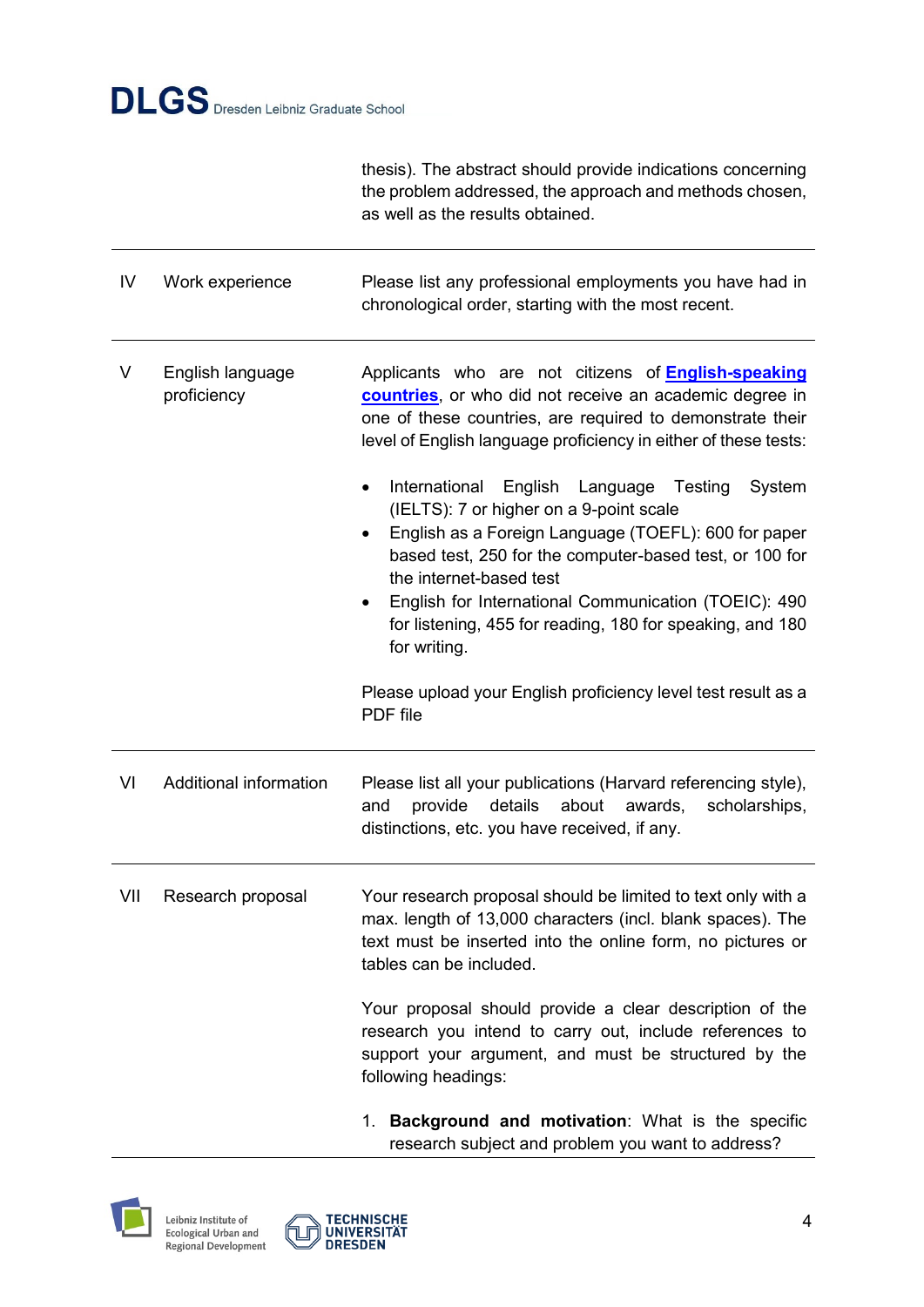- 2. **State of the art**: What is the current scientific knowledge and debate in this field?
- 3. **Research approach**: What are your research questions and objectives, and what concepts and theories will you use to address them? If you plan to use transdisciplinary approach, see further explanation below.
- 4. **Research design**: What methodology are you proposing to answer your research questions?
- 5. **Work plan**: What are the main tasks, and what is the timeline of your research?

Furthermore, you will need to illustrate that your research proposal is within the scope of the DLGS. Please provide short explanations in response to the following 3 questions:

- 1. How does the described research proposal address the current **[DLGS call](http://www.dlgs-dresden.de/application)** topic (max. 500 characters)?
- 2. How does your research proposal align with **[IOER](https://www.ioer.de/en/research)  [research areas](https://www.ioer.de/en/research)** (max. 500 characters)?
- 3. Which **professors at [TU Dresden](https://tu-dresden.de/?set_language=en) / [IOER](https://www.ioer.de/1/ioer-overview/staff/)** would be suitable to supervise your research? (up to three suggestions).

In addition to the above, please describe how your academic and professional **experiences** enable you to carry out the proposed research (max. 500 characters).

Transdisciplinary approach

DLGS considers an approach transdisciplinary where the **entire research process** (identifying research needs and setting-up joint research initiatives, problem diagnosis, solution design, decision-making, implementation, evaluation) is characterised by using and merging different forms and stocks of knowledge by **actors from science and practice,** as well as by the **joint production (coproduction) of new knowledge**. For e.g. urban experiments and urban living labs in which stakeholders can participate substantially and continuously in the research process (as researchers in citizen science, or as project partners with equal rights).

Therefore, please describe, both from conceptual and methodological point of view on how do you plan to integrate the transdisciplinary approach in the proposed research?



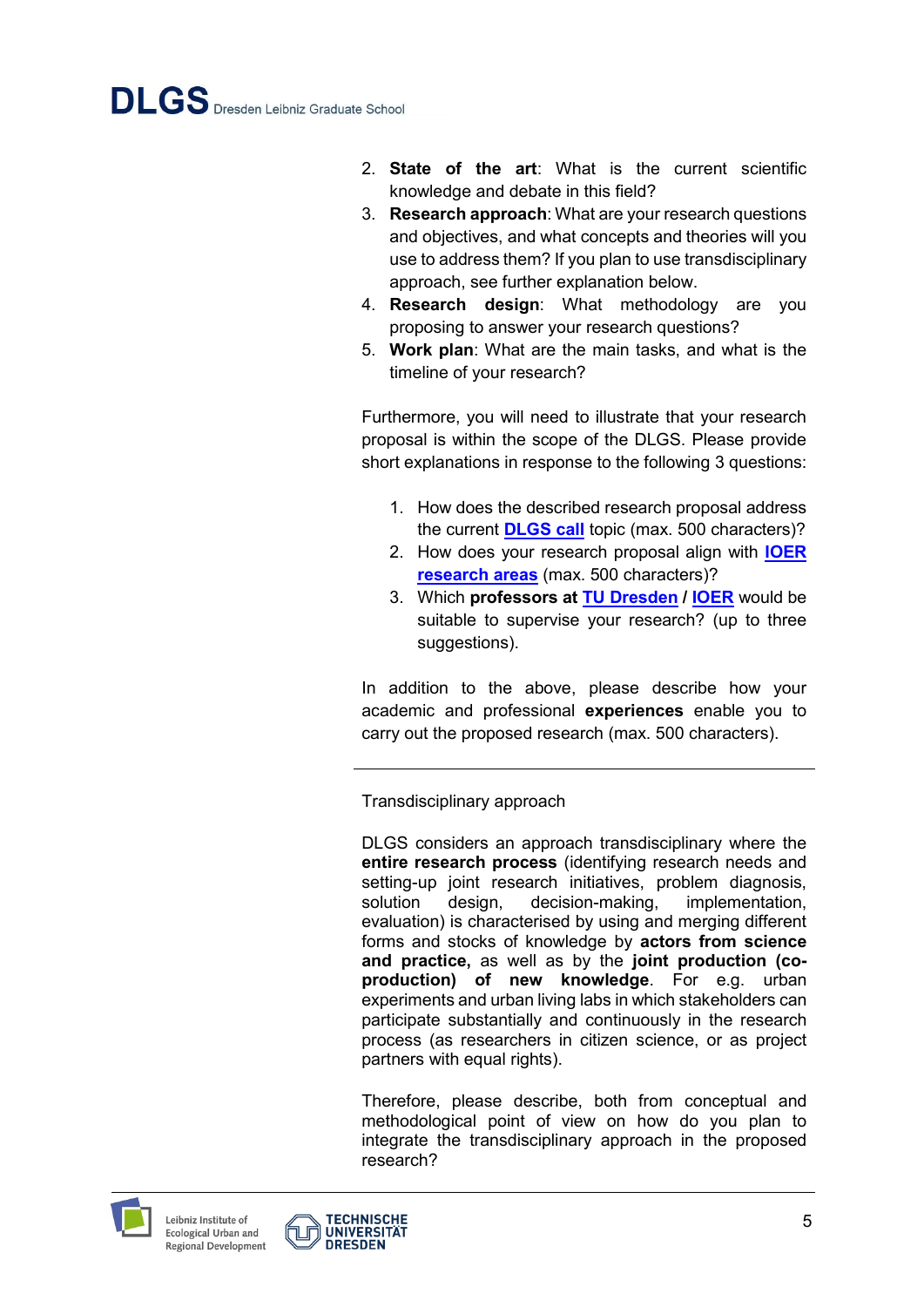To ensure feasibility, transdisciplinary approaches can be proposed only in relation to the local DLGS context (Dresden/Saxony region - requires German language proficiency) and pertinent [IOER projects.](https://www.ioer.de/en/research)

VIII Letter of motivation Please provide a letter describing your background, motivation and objectives, as well as any other details you consider relevant for your application to the DLGS. The letter should be uploaded as a PDF file.

IX References Please provide the contact details of two references. The references should be familiar with your academic and/or professional activities and performance. DLGS may get in touch with them in the course of the selection process.

- X Submission You are requested to provide the following three obligatory confirmations:
	- I confirm that the information provided in this form is true, complete and accurate. I understand that my application will not be considered or, in the case of selection, I will be dismissed immediately should any information in this application be identified as untrue.
	- I confirm that, if admitted to the DLGS, I will conform to all DLGS regulations.
	- I confirm that the collected data can be stored, used and processed for the purpose of the application process.

#### **In order to complete your submission you need to**:

- 1. Click the PREVIEW button and check if your application is complete.
- 2. Click the SUBMIT button.

Your submission remains open to changes until the deadline has passed. You will receive an automated confirmation email with a link that allows you to access the form and make modifications.

 **Applications that remain incomplete after the deadline will be discarded.**





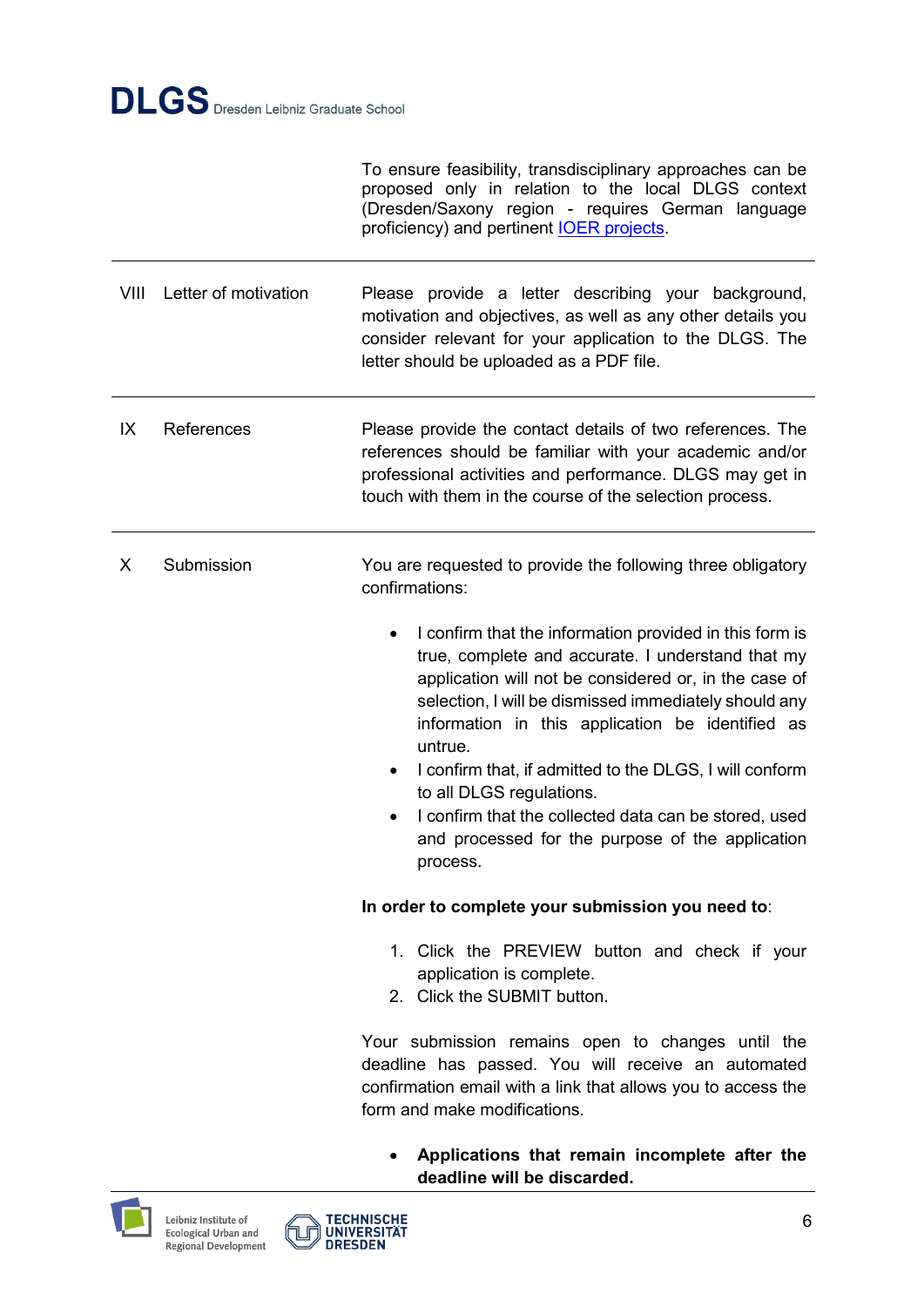

 **Applications submitted in any other way (e.g. by fax, email or post) will not be considered**.

To obtain a personal copy of your application you can always click the PRINT FORM button.



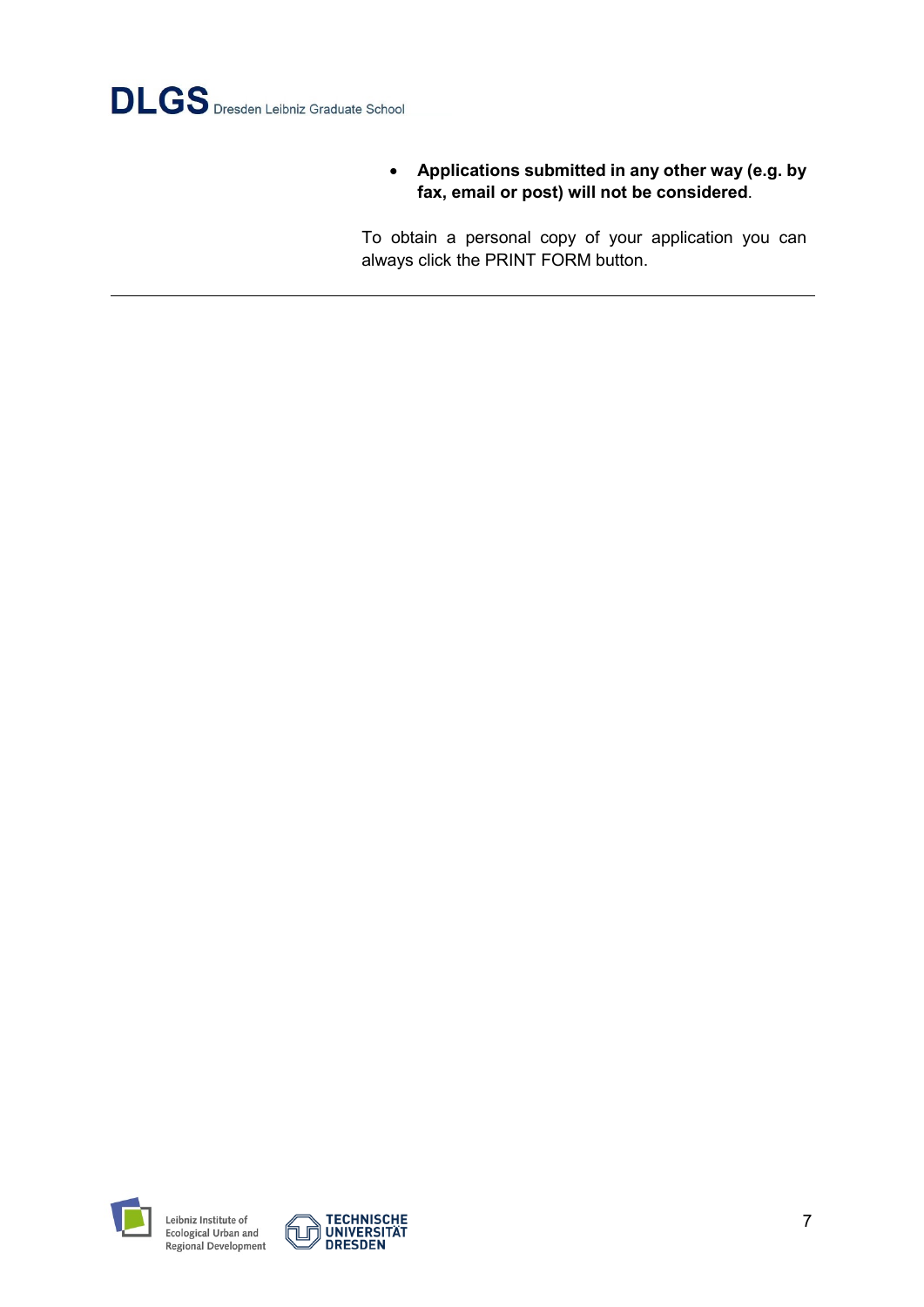# <span id="page-7-0"></span>**Rolling applications for open topics**

## 1. Eligibility checklist

<span id="page-7-1"></span>In order to be considered for the selection process for rolling applications, applicants must comply with the following eligibility criteria:

| 1 <sub>1</sub> | Master's degree<br>should have been<br>obtained within the<br>last 3 years before<br>the application<br>deadline | This means that the date mentioned on your first master's<br>degree certificate should not be older than 3 years, from<br>the date of submission of your application.                                                                                                                                                                                                             |
|----------------|------------------------------------------------------------------------------------------------------------------|-----------------------------------------------------------------------------------------------------------------------------------------------------------------------------------------------------------------------------------------------------------------------------------------------------------------------------------------------------------------------------------|
| 2.             | Obtaining a master's<br>degree with an<br>overall grade of<br>"good" or better                                   | Master degrees obtained from countries other than Germany<br>are subject to a grade conversion process in order to see<br>whether the grading is equivalent to the German standard of<br>'gut' (good) or better. Among most German universities the<br>grades from 1.51 to 2.50 are considered 'gut'.                                                                             |
|                |                                                                                                                  | To help you with the first orientation, you can use this online<br>tool for grade conversion offered by the TU Munich. It allows<br>you to convert your grades obtained abroad into the German<br>equivalent:<br>https://www.tum.de/en/studies/application/grade-<br>conversion-formula-for-grades-earned-outside-germany/                                                        |
|                |                                                                                                                  | Please note that indications of this tool are in no way<br>binding for the DLGS, and that the final selection depends<br>exclusively on the grade conversion calculated after<br>submission by the <b>International Office of TU Dresden</b> .                                                                                                                                    |
| 3.             | <b>Research proposal</b>                                                                                         | Addresses the <b>scientific profile and remit of DLGS</b> . Your<br>research proposal subject and questions must clearly fit to<br>the remit of the graduate school                                                                                                                                                                                                               |
|                |                                                                                                                  | Aligns with <b>IOER research areas:</b> Your proposal must be<br>able to demonstrate its relevance for and connection to one<br>or more research areas of the IOER.                                                                                                                                                                                                               |
|                |                                                                                                                  | You must identify at least one potential supervisor at the<br><b>TU Dresden or IOER:</b> You are required to be informed about<br>the faculties and institutes at TU Dresden specifically by<br>identifying up to three individuals (professors) who would be<br>suitable for supervising your thesis. The IOER also shares<br>several joint professor appointments with the TUD. |
|                |                                                                                                                  | Important: Do not contact any potential supervisors<br>yourself. This will be completed by the DLGS following your<br>application. You only need to suggest the name(s).                                                                                                                                                                                                          |



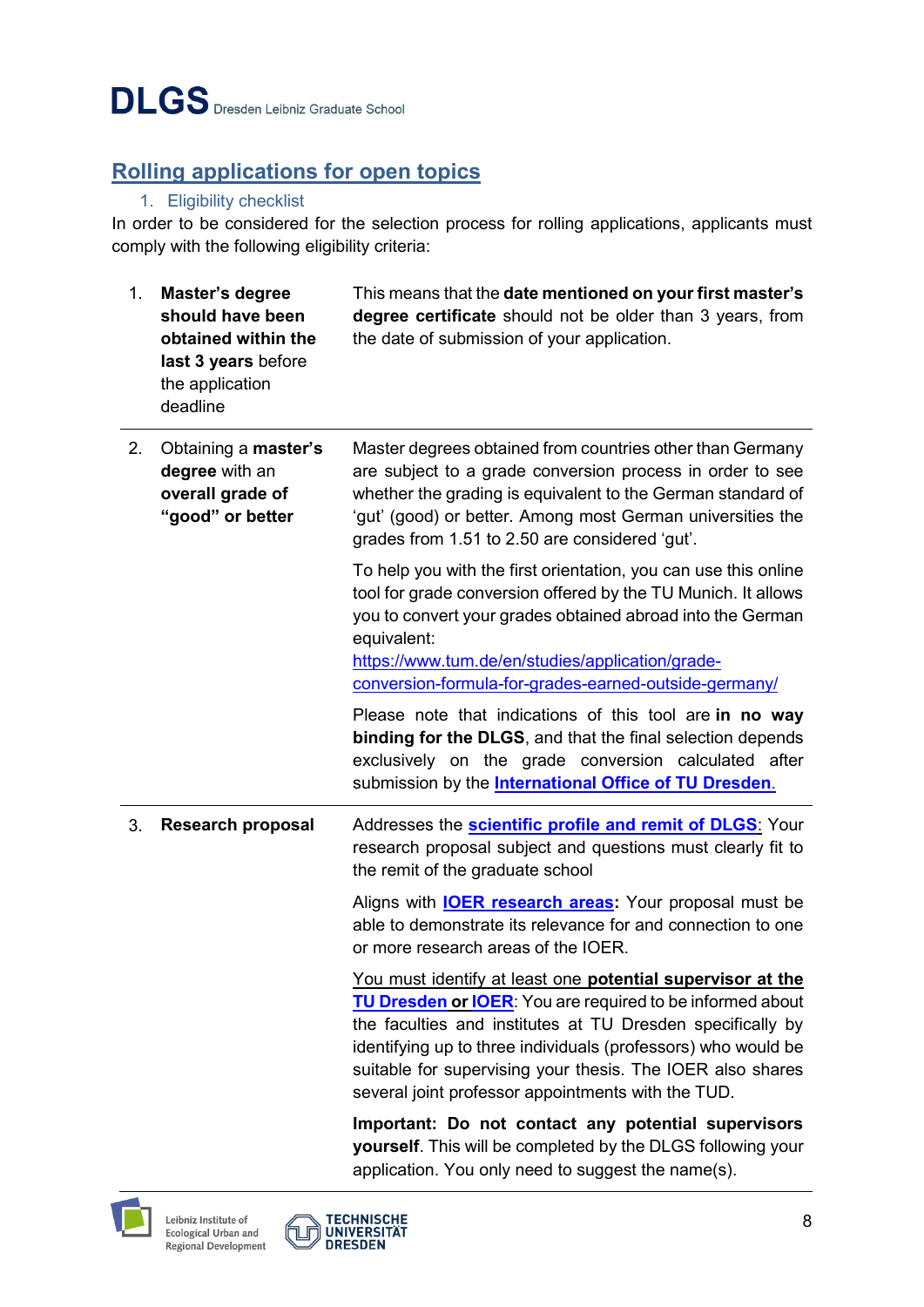- 4. **Complete application** You should use the application checklist to make sure that you provide all the required information and documentation. The following documents, along with the completed online form once submitted constitute a complete application:
	- Letter of motivation
	- Certificates and transcripts of academic qualification (MA, BA, higher education entrance exam)

English proficiency level test certificate (e.g. TOEFL, IELTS, TOEIC)

#### 2. Application checklist

<span id="page-8-0"></span>A complete application for DLGS PhD program includes all of the following components (section numbers correspond to the sections in the online application form):

|              | Contact information    | Provide your current address and contact information.<br>Important: The email you indicate here cannot be<br>altered at a later date following preliminary submission of<br>the online form.                                                                                                                                                                                                                      |
|--------------|------------------------|-------------------------------------------------------------------------------------------------------------------------------------------------------------------------------------------------------------------------------------------------------------------------------------------------------------------------------------------------------------------------------------------------------------------|
|              | Personal information   | Please provide the personal information requested. EU<br>residency information is required to assess your visa<br>requirements in case of selection.                                                                                                                                                                                                                                                              |
| $\mathbf{I}$ | Academic qualification | of your academic qualifications<br>list<br>all<br><b>Please</b><br>chronologically: Start with the highest degree (which<br>qualifies you for doctoral studies, such as a Master's thesis<br>or Diploma), and end with your university entrance<br>qualification. If you have several qualifications of the same<br>level (BA or MA) please include all of them (regardless of<br>their pertinence for the DLGS). |
|              |                        | For documentation please upload both the certificates and<br>transcripts of all your academic qualifications in a single<br>PDF file. Sort the documents in the same order you have<br>entered them in this list before (starting with the highest<br>degree).                                                                                                                                                    |

III Master's thesis Please indicate your thesis title, supervisor and his/her affiliation, as well as the final overall grade you have obtained for your Master's degree (i.e. not only for your



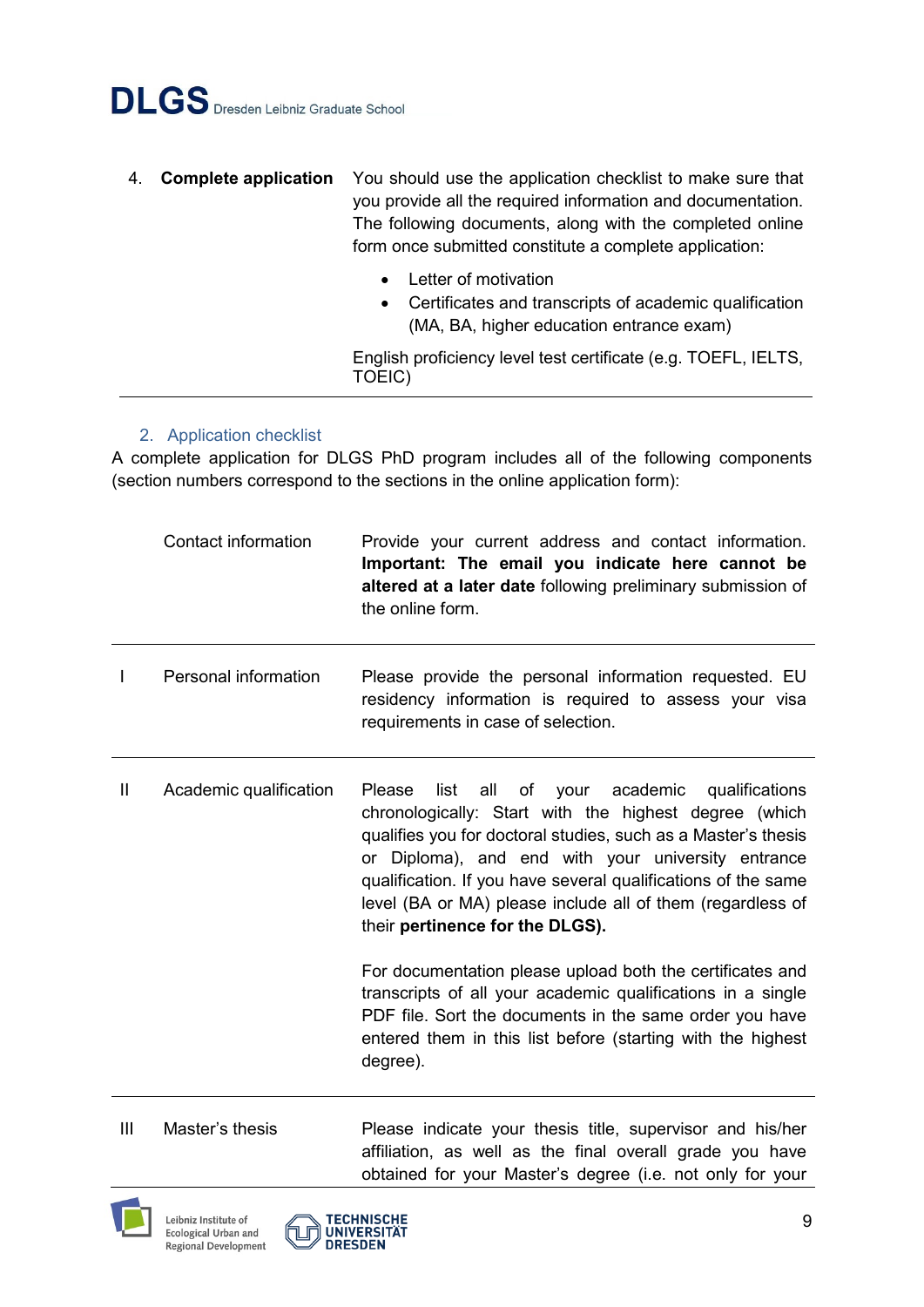thesis). The abstract should provide indications concerning the problem addressed, the approach and methods chosen, as well as the results obtained.

| IV  | Work experience                 | Please list any professional employments you have had in<br>chronological order, starting with the most recent.                                                                                                                                                                                                                                                                   |
|-----|---------------------------------|-----------------------------------------------------------------------------------------------------------------------------------------------------------------------------------------------------------------------------------------------------------------------------------------------------------------------------------------------------------------------------------|
| V   | English language<br>proficiency | Applicants who are not citizens of <b>English-speaking</b><br>countries, or who did not receive an academic degree in<br>one of these countries, are required to demonstrate their<br>level of English language proficiency in either of these tests:                                                                                                                             |
|     |                                 | International<br>English Language Testing<br>System<br>(IELTS): 7 or higher on a 9-point scale<br>English as a Foreign Language (TOEFL): 600 for paper<br>based test, 250 for the computer-based test, or 100 for<br>the internet-based test<br>English for International Communication (TOEIC): 490<br>for listening, 455 for reading, 180 for speaking, and 180<br>for writing. |
|     |                                 | Please upload your English proficiency level test result as a<br>PDF file                                                                                                                                                                                                                                                                                                         |
| VI  | Additional information          | Please list all your publications (Harvard referencing style),<br>provide<br>details<br>about<br>awards,<br>and<br>scholarships,<br>distinctions, etc. you have received, if any.                                                                                                                                                                                                 |
| VII | Research proposal               | Your research proposal should be limited to text only with a<br>max. length of 13,000 characters (incl. blank spaces). The<br>text must be inserted into the online form, no pictures or<br>tables can be included.                                                                                                                                                               |
|     |                                 | Your proposal should provide a clear description of the<br>research you intend to carry out, include references to<br>support your argument, and must be structured by the<br>following headings:                                                                                                                                                                                 |
|     |                                 |                                                                                                                                                                                                                                                                                                                                                                                   |

- 1. **Background and motivation**: What is the specific research subject and problem you want to address?
- 2. **State of the art**: What is the current scientific knowledge and debate in this field?



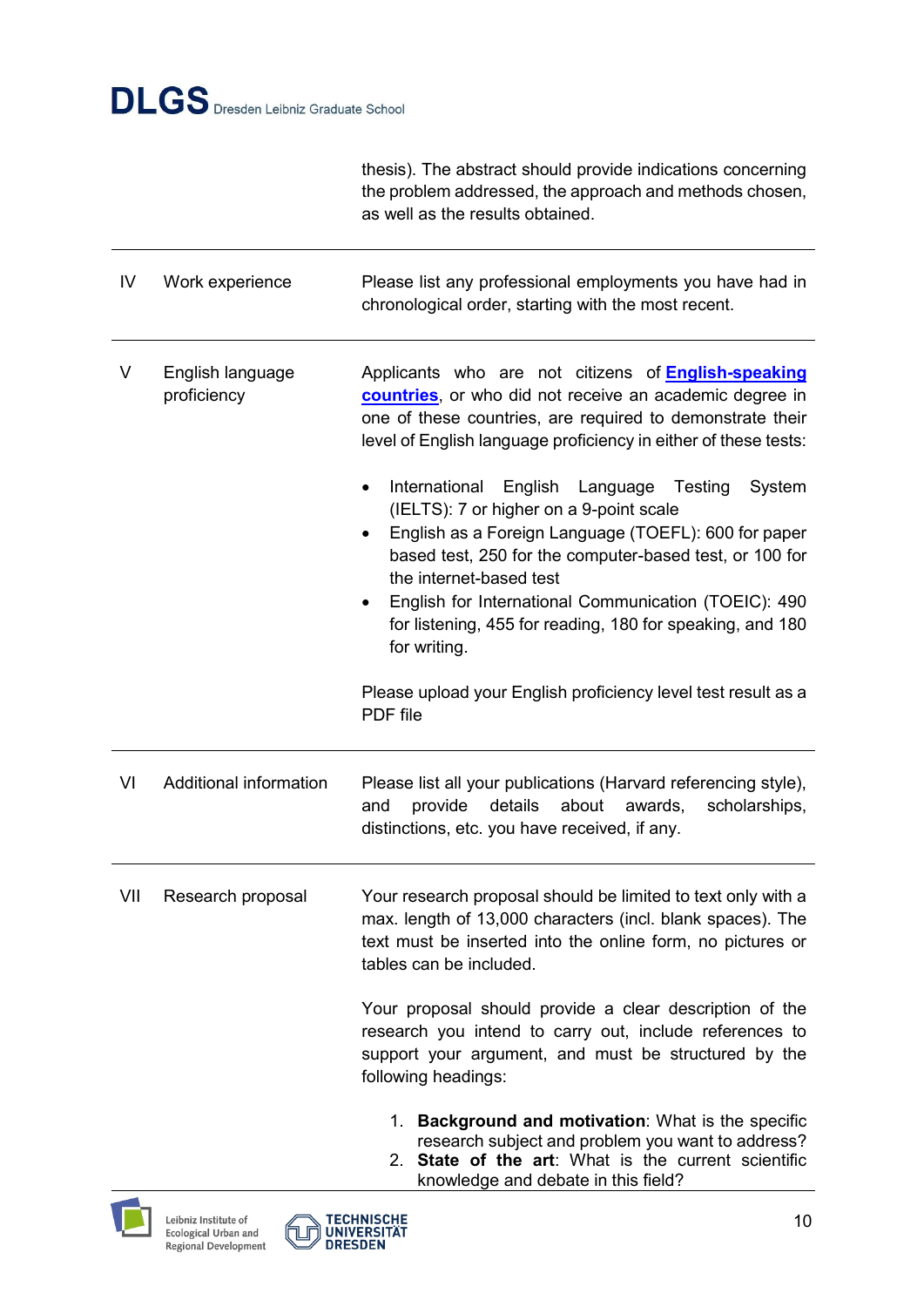- 3. **Research approach**: What are your research questions and objectives, and what concepts and theories will you use to address them? If you plan to use transdisciplinary approach, see further explanation below
- 4. **Research design**: What methodology are you proposing to answer your research questions?
- 5. **Work plan**: What are the main tasks, and what is the timeline of your research?

Furthermore, you will need to illustrate that your research proposal is within the scope of the DLGS. Please provide short explanations in response to the following 3 questions:

- 1. How does the described research proposal address the **[scientific profile and remit](http://www.dlgs-dresden.de/concept/scientific-profile-and-remit)** of DLGS (max. 500 characters)?
- 2. How does your research proposal align with **[IOER research areas](https://www.ioer.de/en/research)** (max. 500 characters)?
- 3. Which **professors at [TU Dresden](https://tu-dresden.de/?set_language=en) [/ IOER](https://www.ioer.de/1/ioer-overview/staff/)** would be suitable to supervise your research? (up to three suggestions).

In addition to the above, please describe how your academic and professional **experiences** enable you to carry out the proposed research (max. 500 characters).

Transdisciplinary approach

DLGS considers an approach transdisciplinary where the **entire research process** (identifying research needs and setting-up joint research initiatives, problem diagnosis, solution design, decision-making, implementation, evaluation) is characterised by using and merging different forms and stocks of knowledge by **actors from science and practice,** as well as by the **joint production (coproduction) of new knowledge**. For e.g. urban experiments and urban living labs in which stakeholders can participate substantially and continuously in the research process (as researchers in citizen science, or as project partners with equal rights).

Therefore, please describe, both from conceptual and methodological point of view on how do you plan to integrate the transdisciplinary approach in the proposed research?

To ensure feasibility, transdisciplinary approaches can be proposed only in relation to the local DLGS context





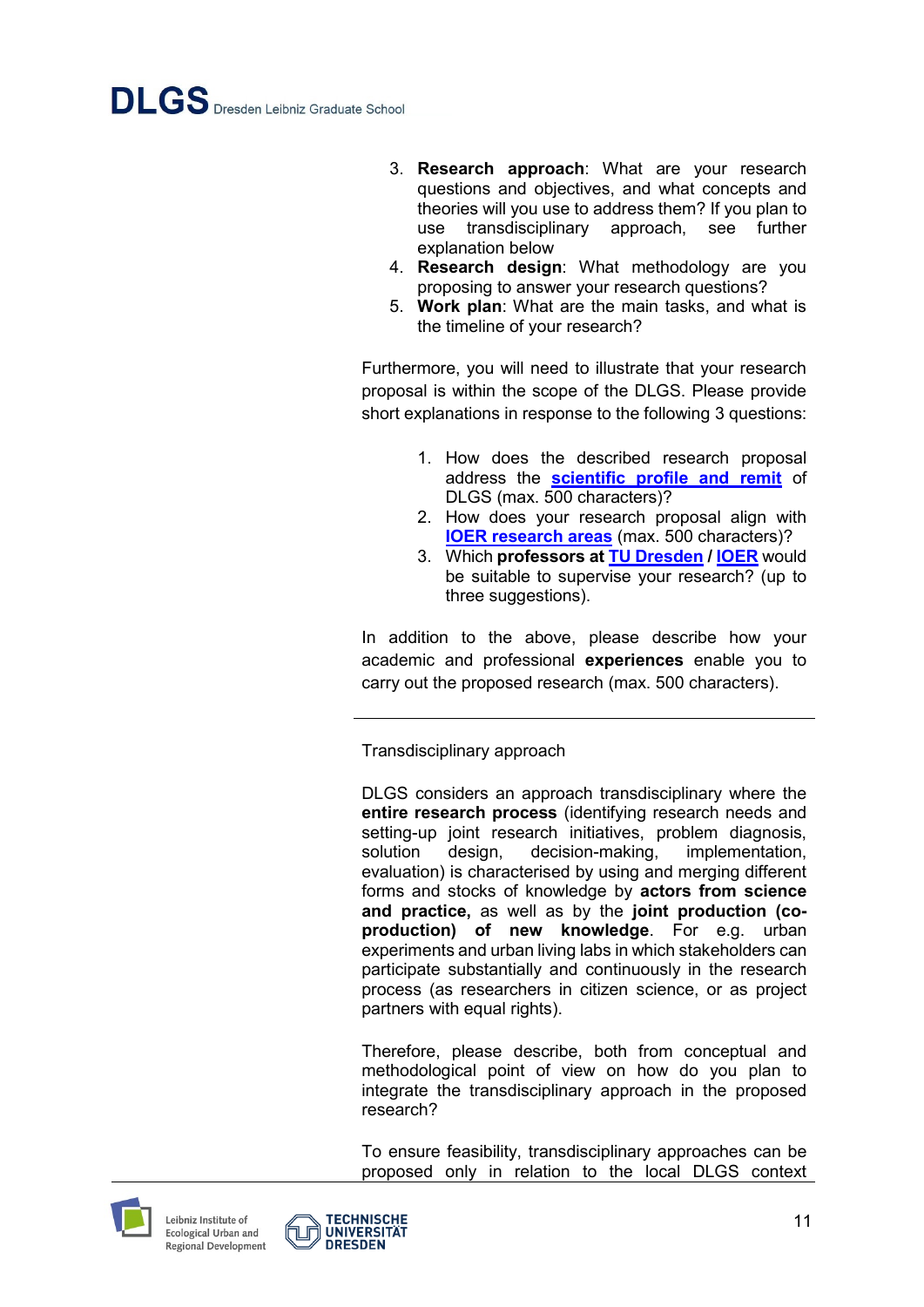(Dresden/Saxony region - requires German language proficiency) and pertinent **IOER** projects.

| VIII | Letter of motivation | Please provide a letter describing your background,<br>motivation and objectives, as well as any other details you<br>consider relevant for your application to the DLGS. The<br>letter should be uploaded as a PDF file.                                                                                                                                                                                                                                                                                                       |
|------|----------------------|---------------------------------------------------------------------------------------------------------------------------------------------------------------------------------------------------------------------------------------------------------------------------------------------------------------------------------------------------------------------------------------------------------------------------------------------------------------------------------------------------------------------------------|
| IX   | References           | Please provide the contact details of two references. The<br>references should be familiar with your academic and/or<br>professional activities and performance. DLGS may get in<br>touch with them in the course of the selection process.                                                                                                                                                                                                                                                                                     |
| X    | Submission           | You are requested to provide the following three obligatory<br>confirmations:                                                                                                                                                                                                                                                                                                                                                                                                                                                   |
|      |                      | I confirm that the information provided in this form is<br>true, complete and accurate. I understand that my<br>application will not be considered or, in the case of<br>selection, I will be dismissed immediately should any<br>information in this application be identified as<br>untrue.<br>I confirm that, if admitted to the DLGS, I will conform<br>٠<br>to all DLGS regulations.<br>I confirm that the collected data can be stored, used<br>$\bullet$<br>and processed for the purpose of the application<br>process. |
|      |                      | In order to complete your submission you need to:                                                                                                                                                                                                                                                                                                                                                                                                                                                                               |
|      |                      | 3. Click the PREVIEW button and check if your<br>application is complete.<br>4. Click the SUBMIT button.                                                                                                                                                                                                                                                                                                                                                                                                                        |
|      |                      | Your submission remains open to changes until the<br>deadline has passed. You will receive an automated<br>confirmation email with a link that allows you to access the<br>form and make modifications.                                                                                                                                                                                                                                                                                                                         |
|      |                      | Annlications that romain incomplate after the                                                                                                                                                                                                                                                                                                                                                                                                                                                                                   |

 **Applications that remain incomplete after the deadline will be discarded.**



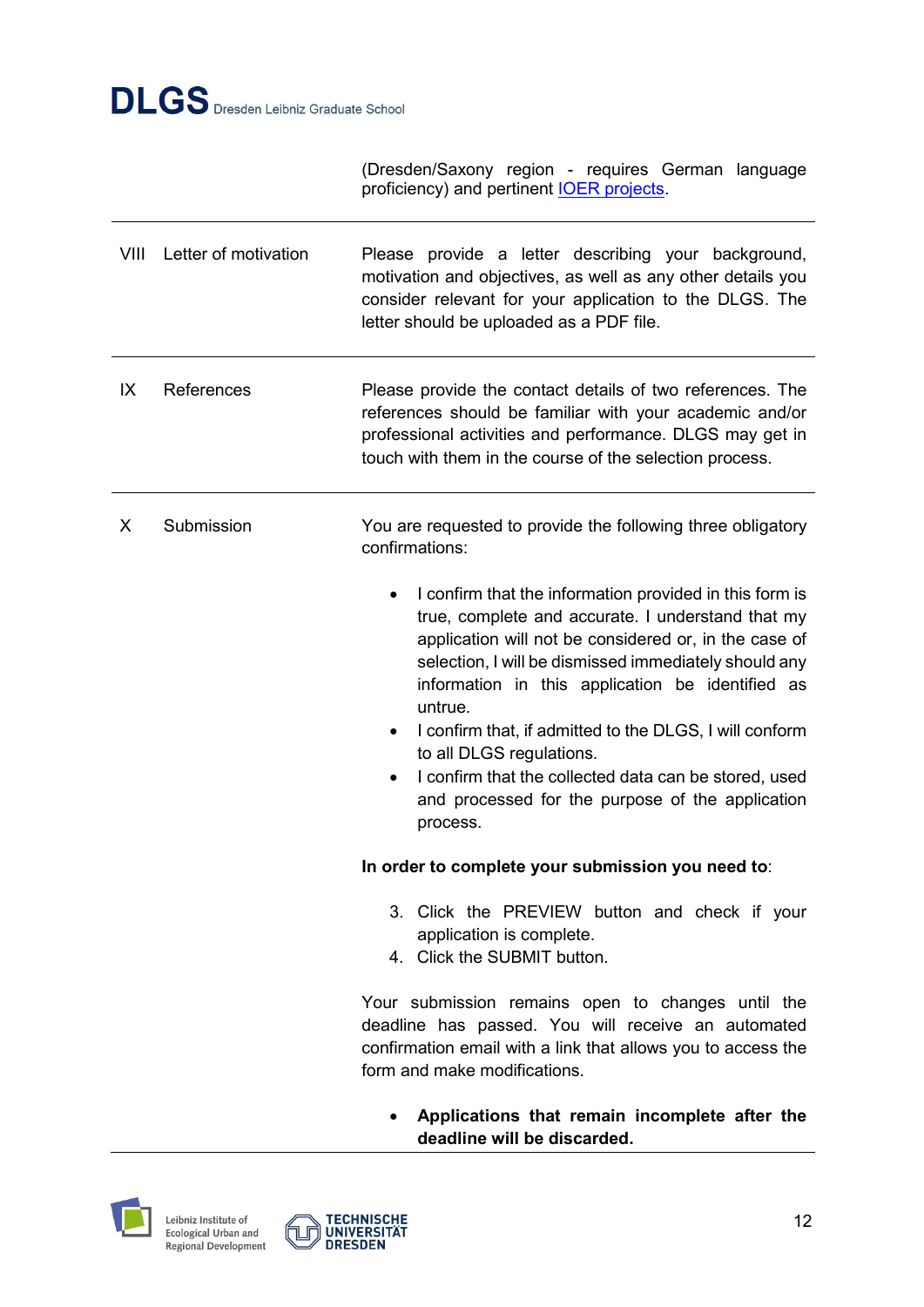

 **Applications submitted in any other way (e.g. by fax, email or post) will not be considered**.

To obtain a personal copy of your application you can always click the PRINT FORM button.



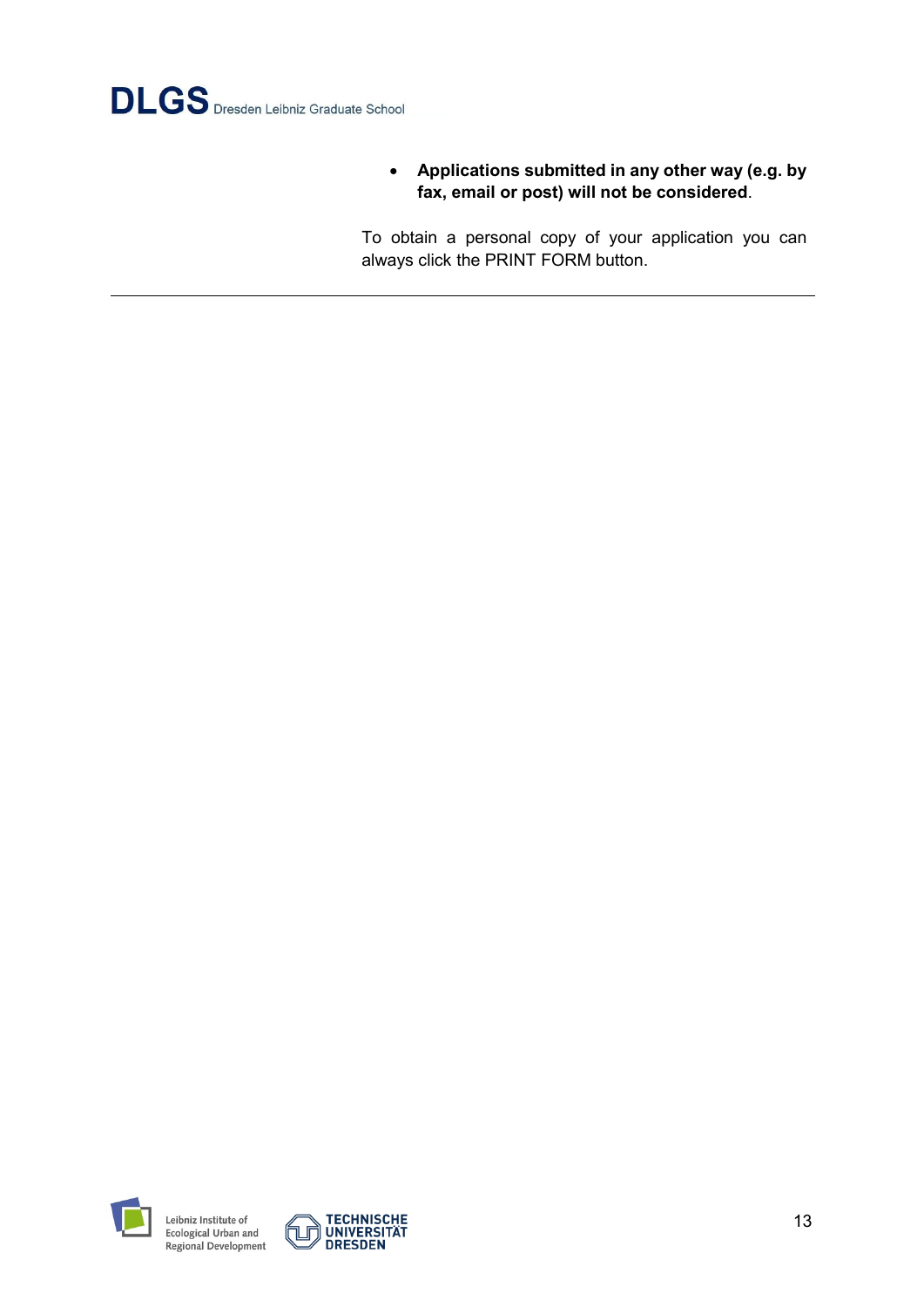# <span id="page-13-0"></span>**Visiting doctoral candidates (Short-term exchange)**

#### 1. Eligibility checklist

<span id="page-13-1"></span>In order to be considered for the selection process visiting doctoral candidates, applicants must comply with the following eligibility criteria:

| $1_{-}$ | <b>Research proposal</b><br>within the scope of<br>scientific profile and<br>remit | Addresses the scientific profile and remit of DLGS: Your<br>PhD research proposal subject and questions must clearly<br>fit to the remit of the graduate school                                                                                 |
|---------|------------------------------------------------------------------------------------|-------------------------------------------------------------------------------------------------------------------------------------------------------------------------------------------------------------------------------------------------|
|         | <b>Complete application</b>                                                        | You should use the application checklist to make sure that<br>you provide all the required information and documentation.<br>The following documents, along with the completed online<br>form once submitted constitute a complete application: |
|         |                                                                                    | Letter of motivation<br>Certificates and transcripts of academic qualification<br>$\bullet$<br>(MA, BA, higher education entrance exam)<br>English proficiency level test certificate (e.g. TOEFL,<br>$\bullet$<br><b>IELTS, TOEIC)</b>         |

#### 2. Application checklist

<span id="page-13-2"></span>A complete application for DLGS PhD program includes all of the following components (section numbers correspond to the sections in the online application form):

|              | Contact information    | Provide your current address and contact information.<br>Important: The email you indicate here cannot be<br>altered at a later date following preliminary submission of<br>the online form.                                                                                                                                                                                                      |
|--------------|------------------------|---------------------------------------------------------------------------------------------------------------------------------------------------------------------------------------------------------------------------------------------------------------------------------------------------------------------------------------------------------------------------------------------------|
| $\mathbf{I}$ | Personal information   | Please provide the personal information requested. EU<br>residency information is required to assess your visa<br>requirements in case of selection.                                                                                                                                                                                                                                              |
| Ш            | Academic qualification | Please list all of your academic qualifications<br>chronologically: Start with the highest degree (which<br>qualifies you for doctoral studies, such as a Master's thesis<br>or Diploma), and end with your university entrance<br>qualification. If you have several qualifications of the same<br>level (BA or MA) please include all of them (regardless of<br>their pertinence for the DLGS). |



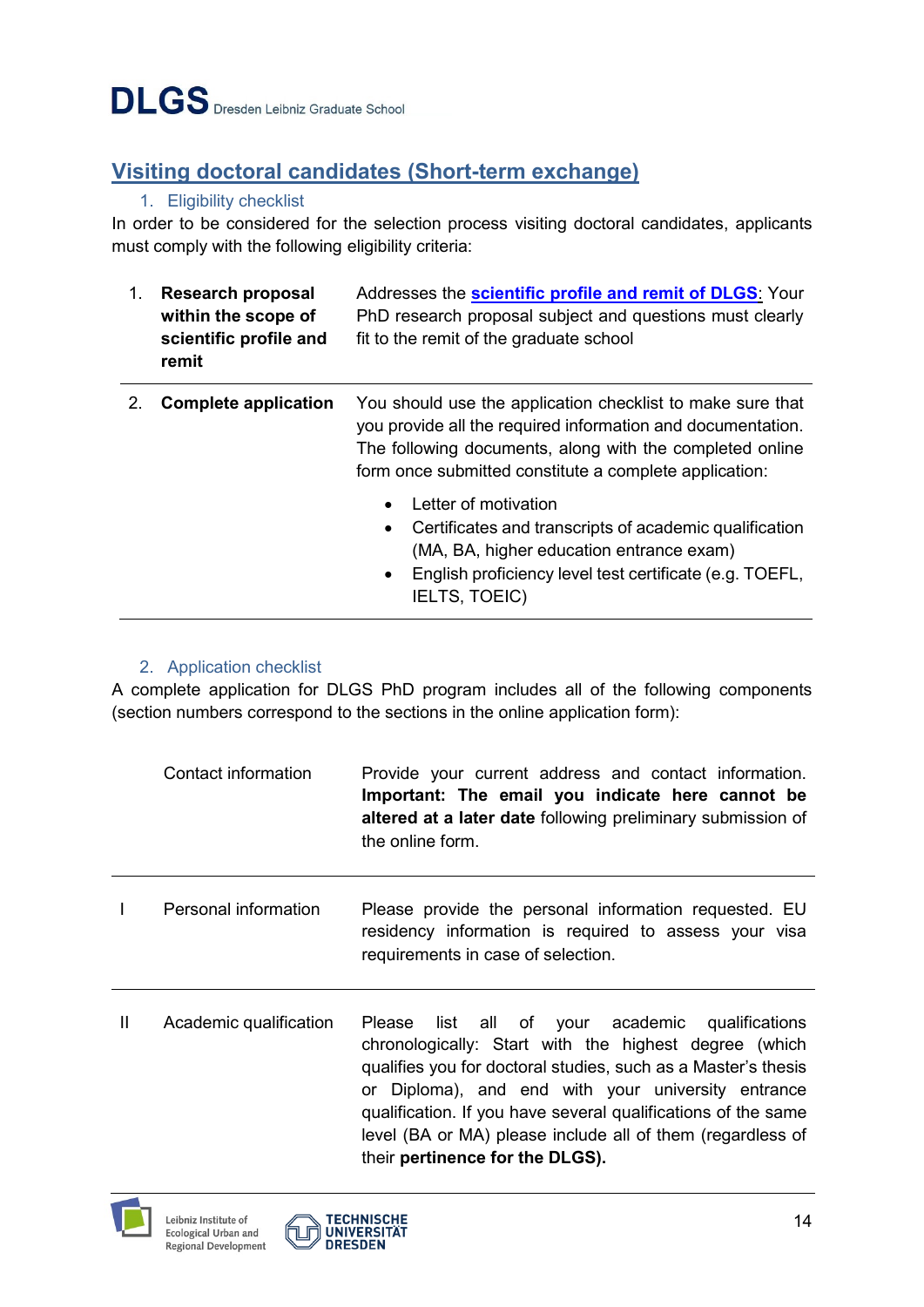|     |                                       | For documentation please upload both the certificates and<br>transcripts of all your academic qualifications in a single<br>PDF file. Sort the documents in the same order you have<br>entered them in this list before (starting with the highest<br>degree).                                                                                                                                                                                                                                                                                                                                                                                                                                                             |
|-----|---------------------------------------|----------------------------------------------------------------------------------------------------------------------------------------------------------------------------------------------------------------------------------------------------------------------------------------------------------------------------------------------------------------------------------------------------------------------------------------------------------------------------------------------------------------------------------------------------------------------------------------------------------------------------------------------------------------------------------------------------------------------------|
| Ш   | <b>Current PhD thesis</b><br>proposal | Please indicate your thesis title, supervisor and his/her<br>affiliation. The thesis proposal should provide indications<br>concerning the problem being addressed, the approach and<br>methods chosen, as well as the expected outcome.                                                                                                                                                                                                                                                                                                                                                                                                                                                                                   |
| IV  | Work experience                       | Please list any professional employments you have had in<br>chronological order, starting with the most recent.                                                                                                                                                                                                                                                                                                                                                                                                                                                                                                                                                                                                            |
| V   | English language<br>proficiency       | Applicants who are not citizens of <b>English-speaking</b><br>countries, or who did not receive an academic degree in<br>one of these countries, are required to demonstrate their<br>level of English language proficiency in either of these tests:<br>International<br>English Language<br>Testing<br>System<br>(IELTS): 7 or higher on a 9-point scale<br>English as a Foreign Language (TOEFL): 600 for paper<br>based test, 250 for the computer-based test, or 100 for<br>the internet-based test<br>English for International Communication (TOEIC): 490<br>for listening, 455 for reading, 180 for speaking, and 180<br>for writing.<br>Please upload your English proficiency level test result as a<br>PDF file |
| VI  | Additional information                | Please list all your publications (Harvard referencing style),<br>about<br>provide<br>details<br>awards,<br>scholarships,<br>and<br>distinctions, etc. you have received, if any.                                                                                                                                                                                                                                                                                                                                                                                                                                                                                                                                          |
| VII | Work proposal                         | You should provide a clear and structured work plan for the<br>duration of your stay at DLGS. It should demonstrate the<br>main activities, tasks and how you intend to carry them out.                                                                                                                                                                                                                                                                                                                                                                                                                                                                                                                                    |



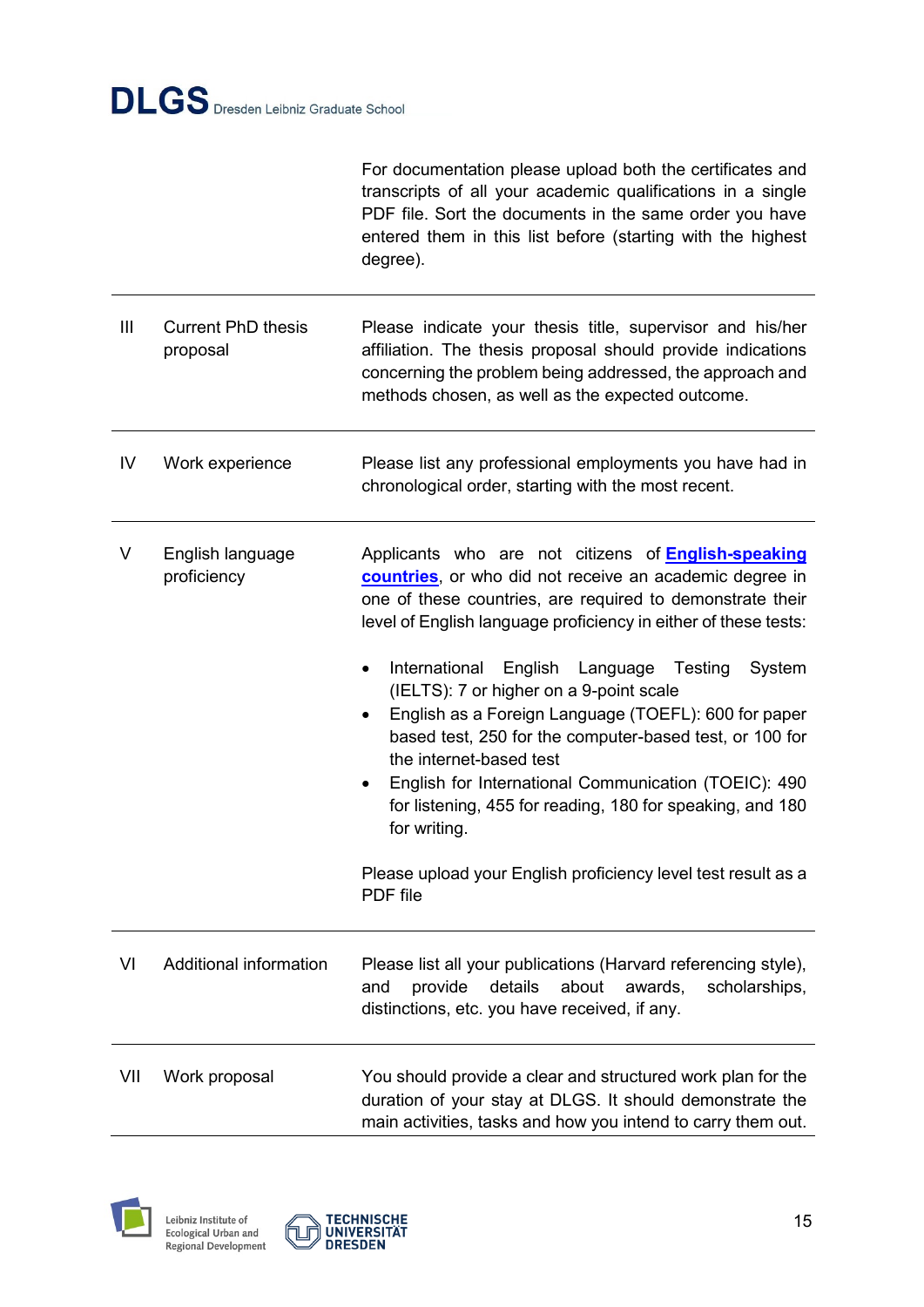Also mention the expected outcomes of carrying out the research activity. (max. 1000 characters)

Furthermore, you will need to illustrate that your proposal is within the scope of the DLGS. Please provide short explanations in response to the following 2 questions:

- 1. How does the described proposal address the **[scientific profile and remit](http://www.dlgs-dresden.de/concept/scientific-profile-and-remit)** of DLGS (max. 500 characters)?
- 2. How your academic and professional **experiences** enable you to carry out the proposed research (max. 500 characters).

VIII Letter of motivation Please provide a letter describing your background, motivation and objectives, as well as any other details you consider relevant for your application to the DLGS. The letter should be uploaded as a PDF file.

IX References Please provide the contact details of two references. The references should be familiar with your academic and/or professional activities and performance. DLGS may get in touch with them in the course of the selection process.

- X Submission You are requested to provide the following three obligatory confirmations:
	- I confirm that the information provided in this form is true, complete and accurate. I understand that my application will not be considered or, in the case of selection, I will be dismissed immediately should any information in this application be identified as untrue.
	- I confirm that, if admitted to the DLGS, I will conform to all DLGS regulations.
	- I confirm that the collected data can be stored, used and processed for the purpose of the application process.

```
In order to complete your submission you need to:
```


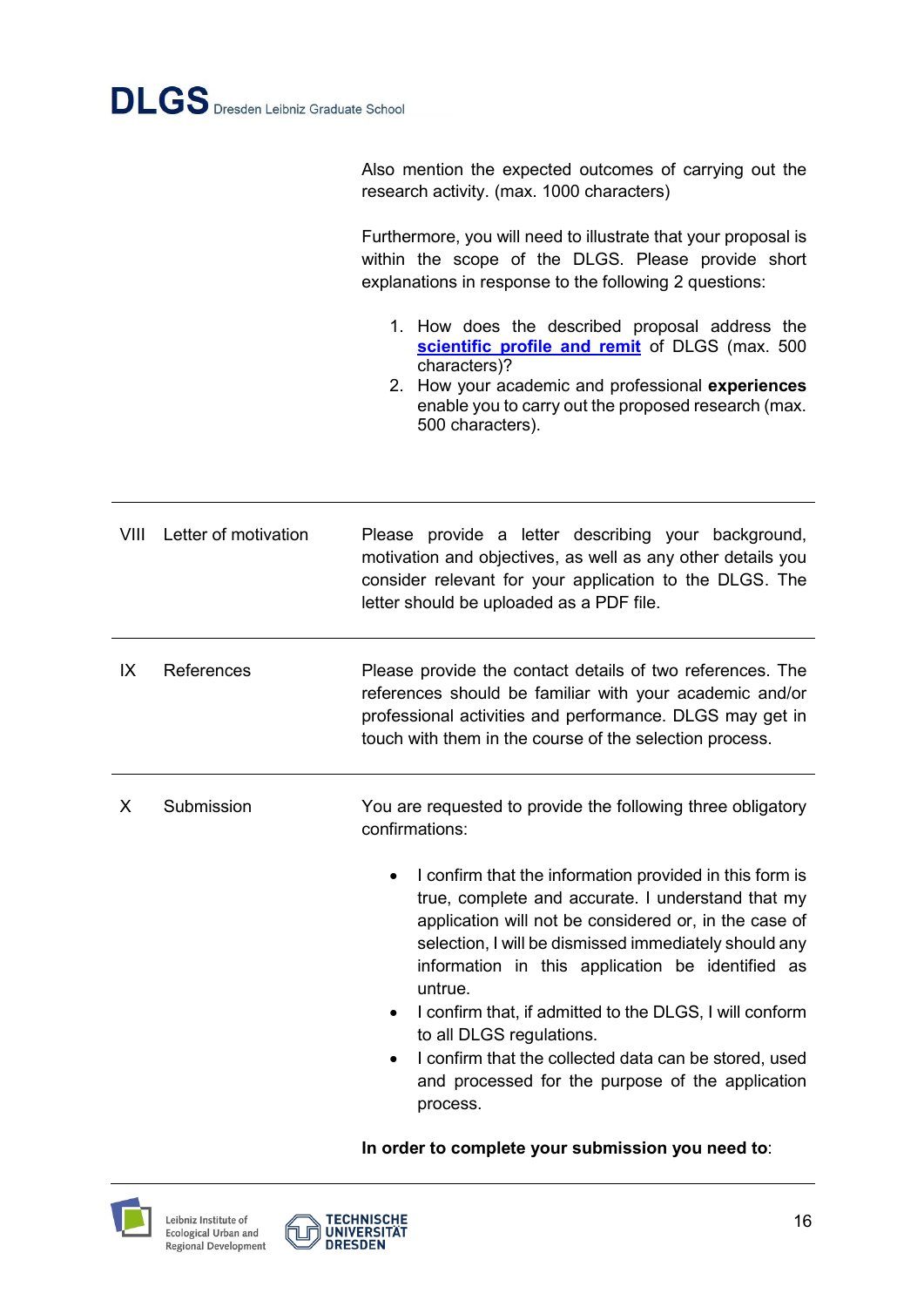- 5. Click the PREVIEW button and check if your application is complete.
- 6. Click the SUBMIT button.

Your submission remains open to changes until the deadline has passed. You will receive an automated confirmation email with a link that allows you to access the form and make modifications.

- **Applications that remain incomplete after the deadline will be discarded.**
- **Applications submitted in any other way (e.g. by fax, email or post) will not be considered**.

To obtain a personal copy of your application you can always click the PRINT FORM button.



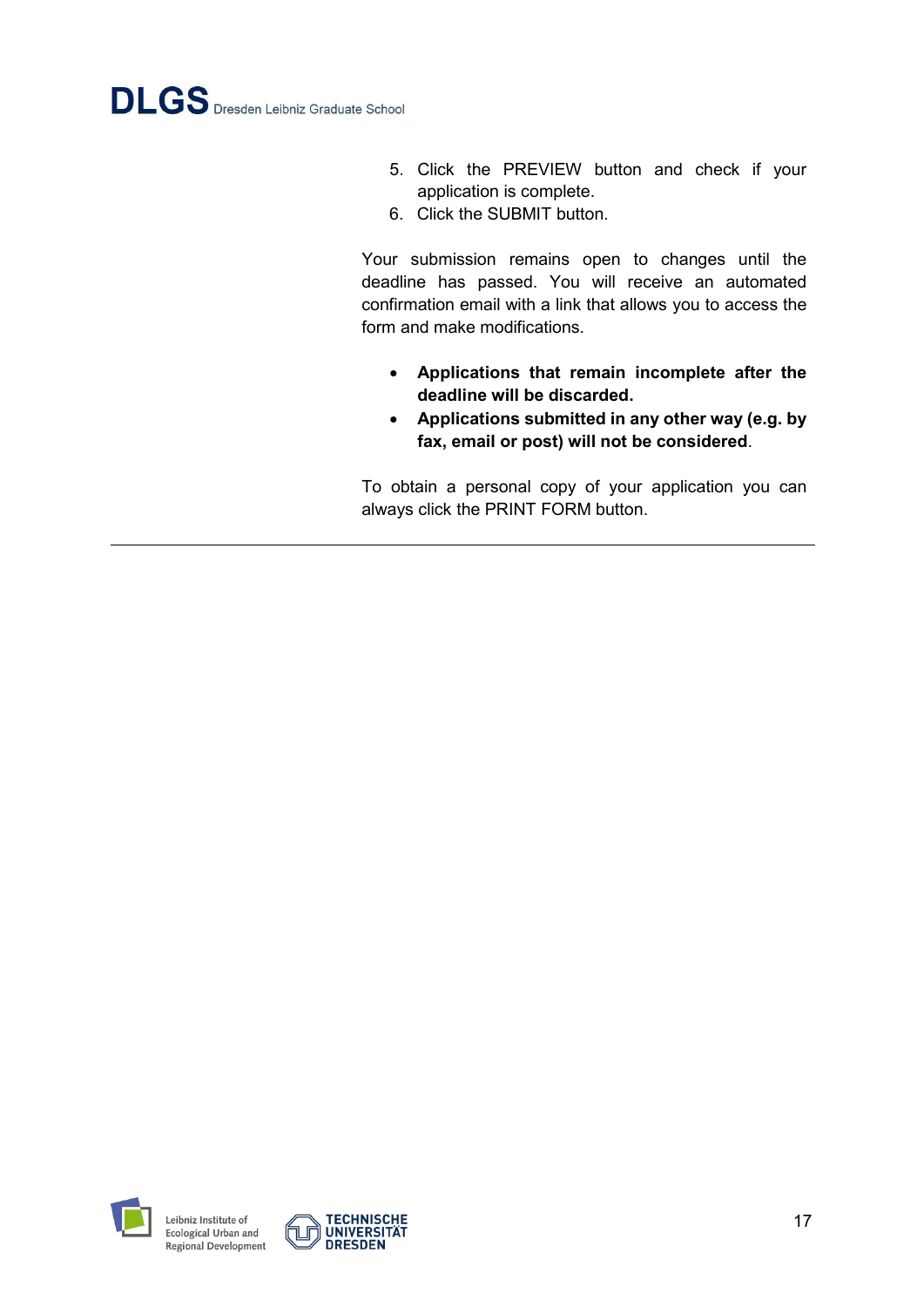

## <span id="page-17-0"></span>**Evaluation criteria**

All the applications: for scholarship, rolling, and visiting doctoral candidates that have passed the eligibility check are evaluated based on two types of criteria:

#### <span id="page-17-1"></span>Selection criteria

- a. Relevance **How well does the proposed research fit with the overall** [scientific profile](http://www.dlgs-dresden.de/scientific-profile-and-remit) and remit of the DLGS and its concern for spatial sustainability transformations? How well does it address the specific challenge articulated in the current [DLGS call](http://www.dlgs-dresden.de/application) (for scholarship only)? How well does it align with (one or more) [IOER research areas](https://www.ioer.de/en/research) and their respective programs? Is there a possibility to provide suitable supervision at TUD / IOER?
- b. Innovativeness In how far does the proposal seek to go beyond the current international state of the art in the field(s) addressed? In how far does it make creative and innovative propositions regarding the research subject identified, the theoretical approach conceived, or the methodology designed? In how far does the proposal demand inter- or transdisciplinary knowledge creation? What level of novelty do the expected results offer?
- c. Scientific soundness How well are the research gap and questions justified through current scientific knowledge in the pertinent field(s)? How suitable are the suggested scientific approach and methods to effectively respond to the questions raised? How consistent is the overall research design regarding interrelations between research gaps, questions, objectives, approach and methodology?
- d. Feasibility How plausible are the task divisions, duration and sequences? How realistic are the identified interim results and milestones? How suitable is the handling of implementation risks and contingency planning? How efficient is the overall work plan, and how well does it support the achievement of the final objectives by the end of the third year?